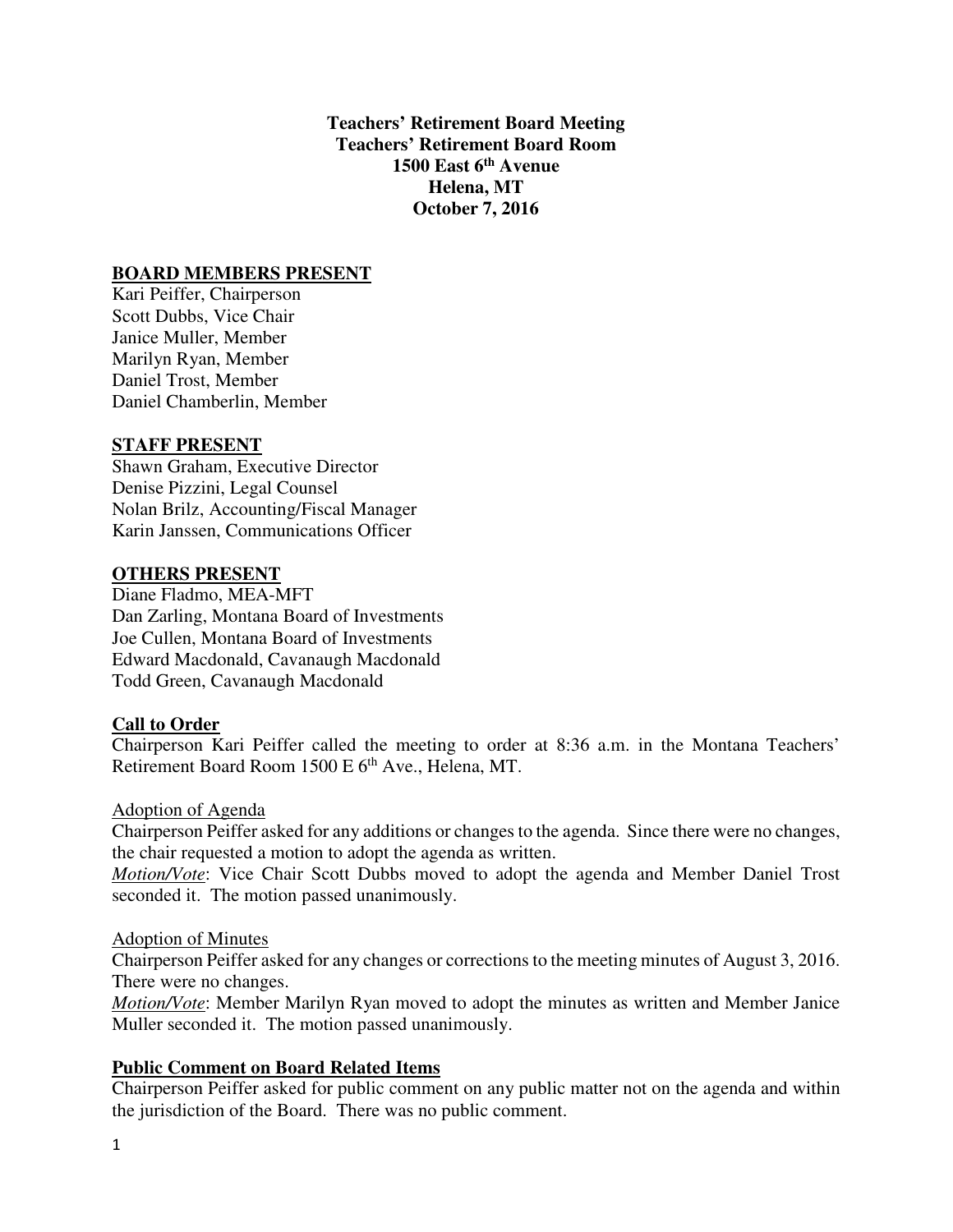# **Actuarial Valuation**

Todd Green with Cavanaugh Macdonald presented the July 1, 2016 actuarial valuation. According to the valuation, TRS amortizes in 24 years as of July 1, 2016 and is 69.28% funded. This represents a reduction in the amortization period of two years versus our previous valuation and an increase in the funded status of 1.82%. Cavanaugh Macdonald incorporated a change in methodology recommended by Gabriel Roeder Smith during the 2015 actuarial audit in 2015 to use the same 12-month period for application of the assumptions for new plan entrants and member retirements. Cavanaugh Macdonald has been conducting the valuation assuming termination of the MUS-RP supplemental contributions as of June 30, 2033. Future valuations will be conducted assuming the supplemental contributions will continue for the foreseeable future as June 30, 2033 is not a statutory termination date for the contributions.

# **MUS-RP Supplemental Contribution Report**

Every two years prior to a legislative session, the TRS actuary conducts a valuation of the unfunded liability attributable to MUS members created when University participants were allowed/required to participate in the MUS-RP instead of TRS. The TRS Board is required to periodically review the employer supplemental contribution necessary to amortize the MUS-RP unfunded liability by July 1, 2033 (19-20-621, MCA) and recommend necessary changes to the legislature. The current contribution rate is 4.72% of MUS-RP salaries. In order to amortize the unfunded liability by July 1, 20133, the contribution rate would need to increase to 10.22% of MUS-RP participant salaries beginning July 1, 2017.

*Motion/Vote*: Member Janice Muller made a motion to adopt the July 1, 2016 valuation results. Member Daniel Trost seconded the motion, and the motion passed unanimously.

# **Administrative Business**

# Investment Report

Member Marilyn Ryan gave an overview of BOI activity through October 6, 2016. She reported that RVK is projecting modest growth over the next five to ten years and that in order to achieve 7.75% return, more risk must be taken. Asset allocations have been modified slightly and additional recommendations will be made in November, but will likely be incremental. Member Ryan noted that how we react to things is what is important – thinking long term but reacting today. Mr. Graham mentioned that the STIP account has been building over the last several months, and Member Ryan said the build-up of cash in that account is so that we don't have to sell stock at inopportune times.

# FY 2016 Financial Statements and Budget Reports

Mr. Brilz, TRS Accounting Manager, presented the fiscal year financial reports through August 31, 2016. He noted that we are early in the fiscal year reporting and that there are no abnormalities. Mr. Brilz also noted that the M-Trust budget goes through November and we should end up with a surplus. A new budget will be developed for the next phase of the project.

# Tentative 2017 Meeting Dates

After discussion, it was decided that the following are the tentative meeting dates for 2017:

- February 17
- May  $12$
- August 4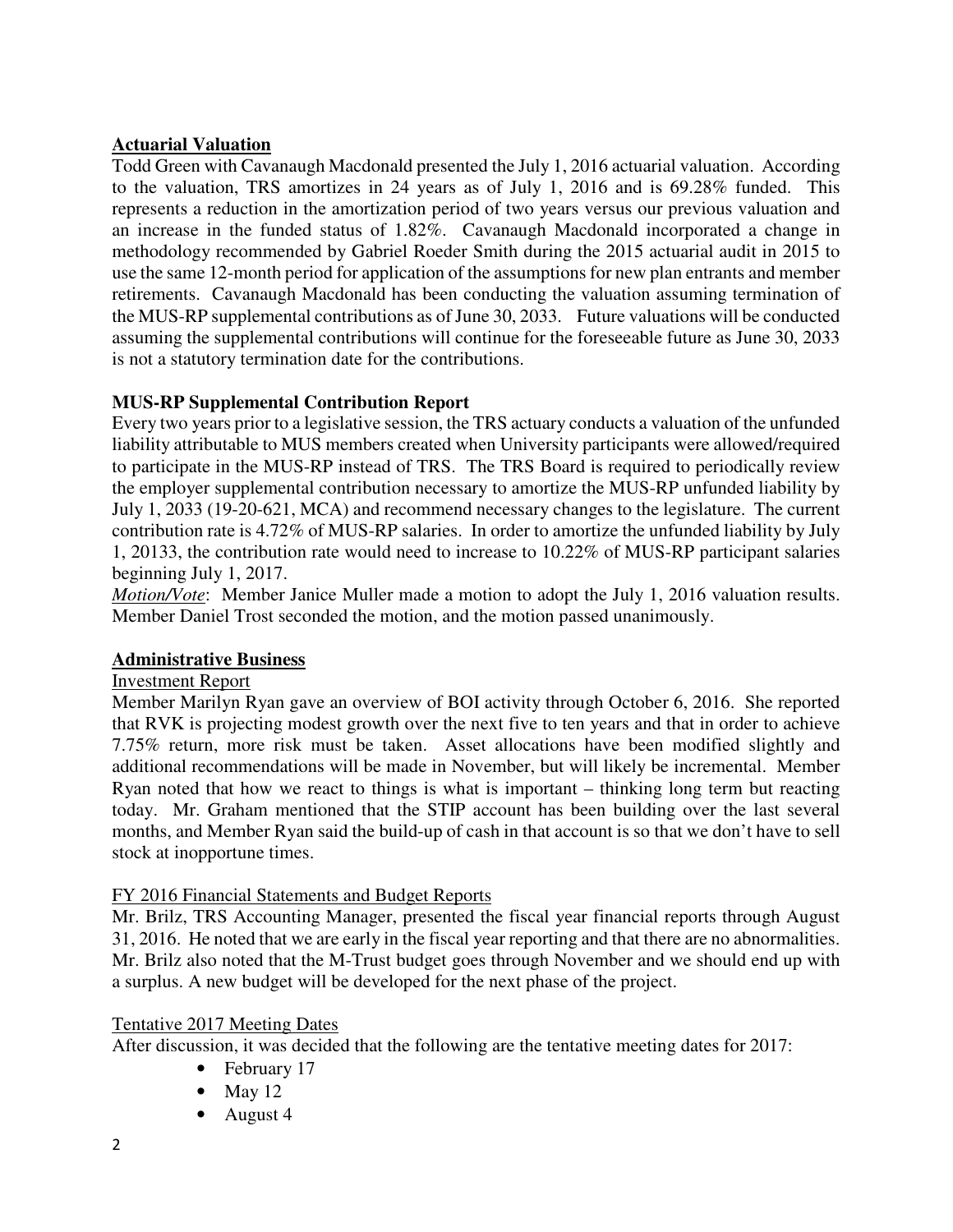## **Next Meeting Date**

It was agreed that the next 2016 meeting date will be December 2.

#### Public Comment on Administrative Business

Ms. Diane Fladmo with MEA-MFT requested a quick recap of the agreed-upon TRS Board meeting dates.

#### **Executive Director's Report**

2016 TRS Board Legislation

## **Housekeeping Bill**

The Housekeeping Bill is necessary to clarify TRS statues and enhance administrative efficiencies. After discussion regarding "extra duties" and the language for the housekeeping bill, it was determined that the definition of extra duty is sufficient and the list of examples should be removed as it cannot be all inclusive.

## **MUS-RP Supplemental Employer Contribution Rate Increase**

Required to propose increases to the MUS-RP supplemental contribution rate to fully amortize the MUS unfunded liability created when membership was moved from TRS to the MUS-RP.

#### **MUS-RP Participation**

This is to clarify MUS-RP participation election rights and eliminate the loophole where individuals who have prior membership in TRS and PERS may choose to participate in one of those plans though it would not normally cover the MUS position being filled.

*Motion/Vote*: Vice Chair Dubbs made a motion to approve all bills with the changes indicated. Member Trost seconded the motion, and the motion passed unanimously.

#### Request for Public Information Policy

The Request for Public Information policy has been updated, incorporating the changes discussed at the August 3rd meeting. Chairperson Peiffer asked for a motion regarding the Request for Public Information Policy.

*Motion/Vote*: Member Ryan moved to approve the Request for Public Information Policy. Member Muller seconded it, and the motion passed unanimously.

#### Executive Summary

## **Staff Update**

Mr. Graham reported that Marjorie O'Rourke accepted a new position at OPI. The Benefits Specialist position vacated by Marjorie was advertised internally, and Cathy Page was the successful candidate. The Executive Secretary position will first be opened internally, and then externally, if necessary.

#### **DoA – Awards for Excellence**

Tammy Rau and Nolan Brilz each received the 2016 Department of Administration Award for Excellence in Performance. Tammy was nominated for her dedication and leadership related to the M-Trust project, and Nolan was nominated for his contributions related to statewide implementation of the GASB 68 standard.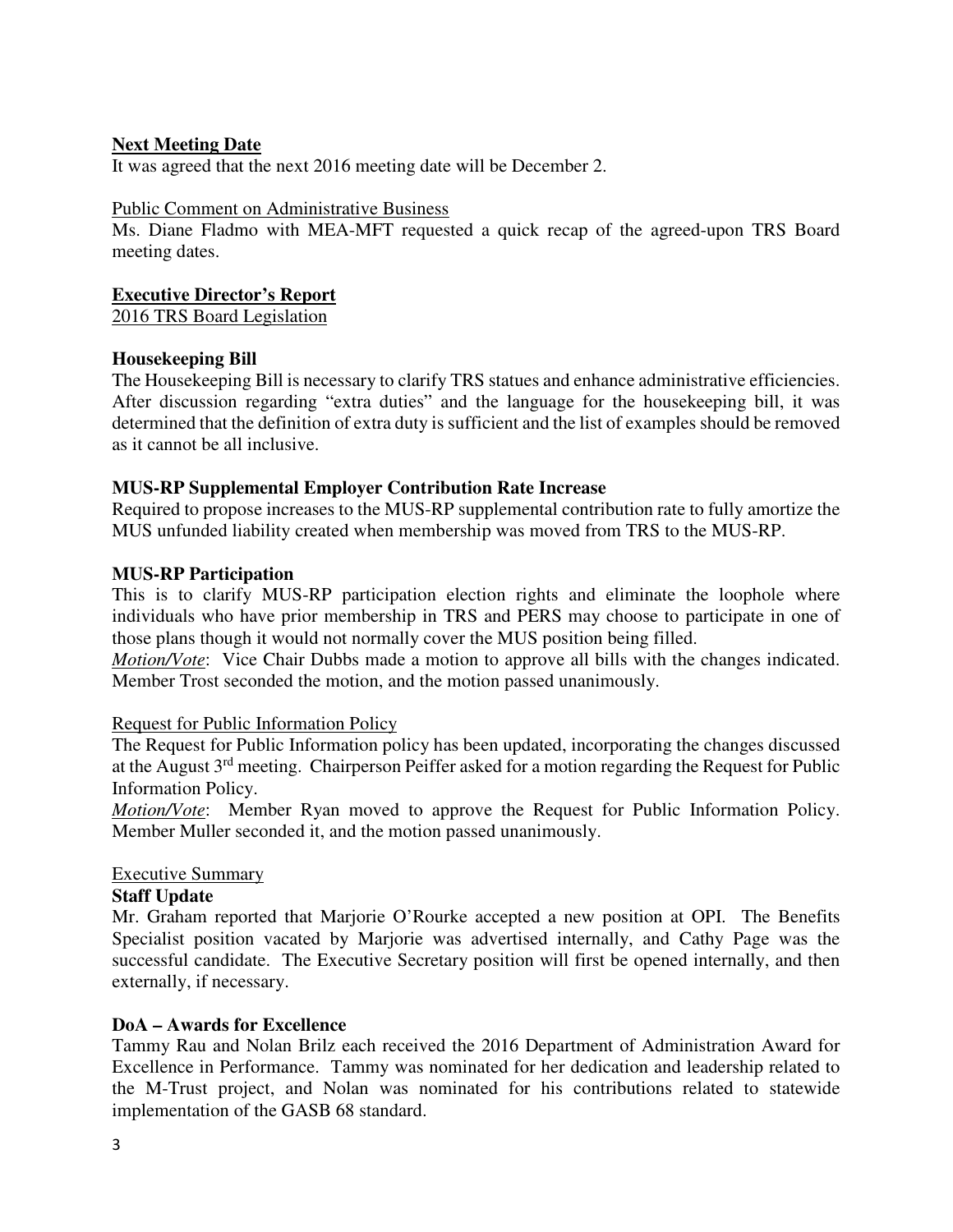## SAVA Update

The State Administration and Veterans' Affairs interim committee met on August 23, 2016 to authorize legislative concepts for bill drafting. Mr. Graham provided a high level explanation of the three legislative concepts TRS intends to bring forward during the 2017 Legislative Session. There were relatively few questions from the committee about our legislative concepts and all three were authorized for drafting by the committee.

## Public Comment

Chairperson Peiffer asked for public comment on the Executive Director's Report. There was none.

## **Legal Counsel's Report**

Ms. Pizzini reported no new contested case matters have arisen. She did report the one pending contested matter (Zabrocki) has been scheduled for hearing in May, 2017.

## **Election of Officers**

## **Election of Chair and Vice Chair**

The Board Member Policy Manual provides that the Board shall elect a Chair and Vice Chair annually at its September meeting. To be eligible to be elected to the position of Chair or Vice Chair, a member must have served on the Board for a minimum of one year before being elected. Chairperson Peiffer asked the Board for a motion for the appointment of Chair and Vice Chair. *Motion/Vote*: Member Trost made a motion to re-appoint Kari Peiffer and Scott Dubbs in their

current roles for the next year. Member Ryan seconded the motion. The motion passed unanimously.

## **Committee Appointments**

After discussion, it was decided that the following Board members will serve on the following committees:

- Budget/Audit Committee: Daniel Trost, Daniel Chamberlin
- Legislative/Litigation Committee: Scott Dubbs, Marilyn Ryan
- Personnel/Policy Committee: Kari Peiffer, Janice Muller

## **Disability Applications**

#### **Closed Meeting**

Executive Session to Discuss Disability Applications

The meeting closed to the public at 11:32 a.m. so the Board could discuss and review the disability applications since the individual's right to privacy pertaining to an application for disability benefits clearly exceeds the merits of public disclosure. The meeting was reopened to the public at 11:39 a.m.

## **Open Meeting**

## Applications for Disability Retirement Benefits

Chairperson Peiffer requested a motion on the disability application.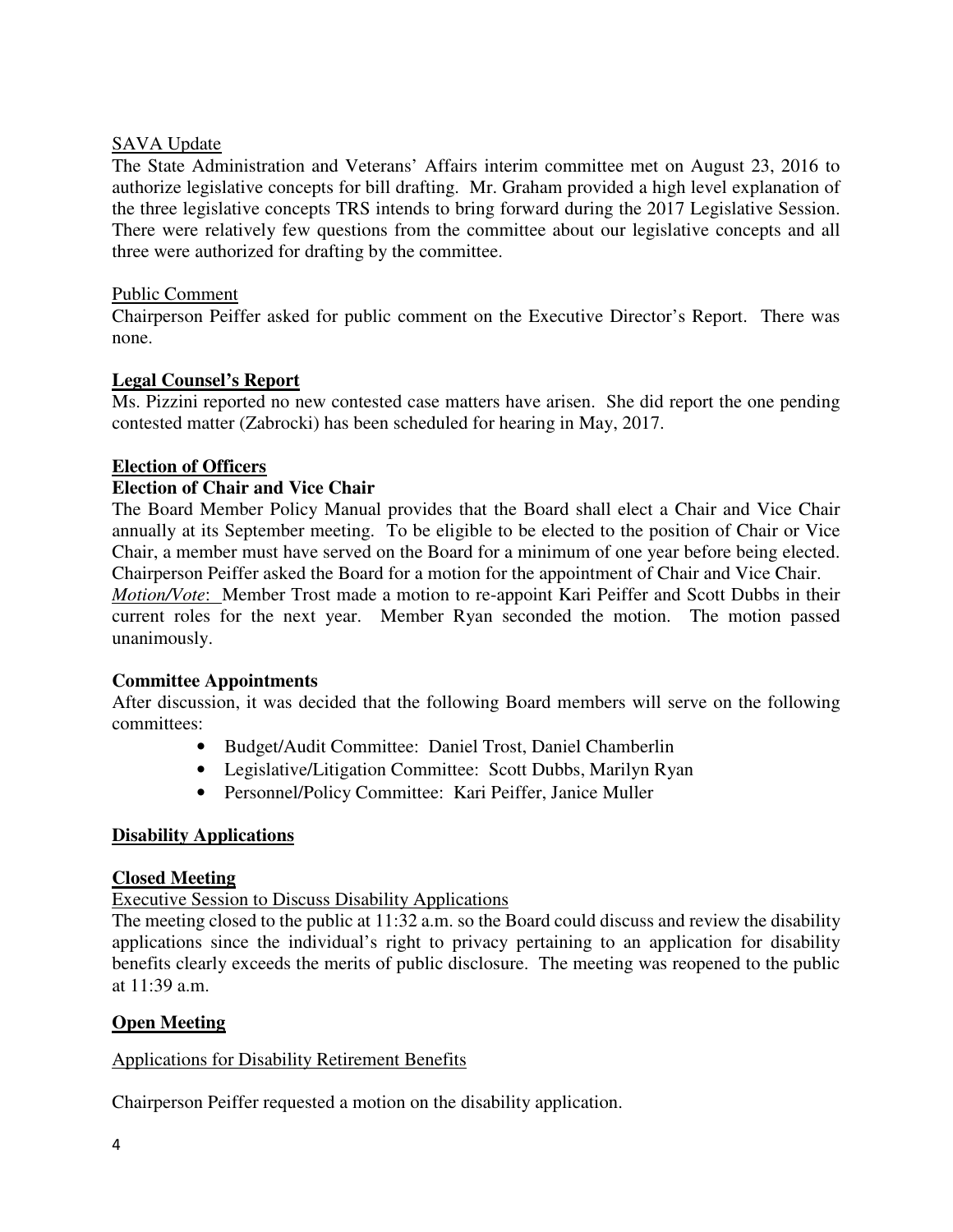*Motion/Vote*: Member Muller made a motion to table the disability application of Janet Ioder. Member Ryan seconded the motion. The motion passed unanimously.

## Public Comment

Chairperson Peiffer asked for public comment on the Disability Applications. There was none.

## **Applications and Benefit Adjustments**

Mr. Graham presented a brief overview of the regular, survivorship, adjustments and corrections for applications and retirement benefits made during the May 1 – September 30 timeframe. He noted that 526 people officially retired with an average monthly benefit of \$2,295.29, average age of 61.50 and average length of service being 26.21 years.

## **M-Trust Phase 3**

Mr. Graham reported work continues with the M-Trust contractors to determine the scope of work for Phase III of the project. He estimates Phase III will take 12-14 months. Phase II duplicated the existing functionality of Pension+; Phase 3will make changes to enhance functionality and improve efficiencies for staff. Mr. Graham will report back to the Board in December with more information.

## **Strategic Planning**

## **Long Range Planning**

The strategic planning worksheet has been updated based on board discussion on August 3rd. Mr. Graham led the board through the list and received clarification on items and concepts that were not clear for staff.

## **Workspace Options**

Mr. Graham presented the Board with preliminary information regarding workspace options for TRS.

*Redesign and Renovation of Existing Building:* Representatives from the Architecture and Engineering Division provided Mr. Graham with an estimate and concept drawings that increases the number of enclosed offices by two and the number of cubicles by 1-3 if needed. The Board Room would be slightly bigger and relocated downstairs against the wall with no exterior windows. Throughout the building, there would be more interior windows that would allow natural light into the center of the building. The estimated cost of this renovation is between \$330,000 and \$382,000 without an allowance for furnishings and equipment. Based on current staff and storage needs, this option could buy TRS 10- 15 years' time before workspace options would need to be re-addressed.

*Basic Renovation of Existing Building:* General Services Division provided an estimate of what it would cost to do a basic renovation of the current workspace. Their estimate included new flooring and paint throughout the building and splitting the office currently occupied by Mr. Graham. The projected cost associated with this renovation is \$96,987.36 with an additional cost of \$55,425.32 for the removal of the asbestos ceiling tiles. Although this option would provide one additional enclosed office in the building, it would not update lighting or plumbing fixtures and would not allow for any additional natural light into the center of the building.